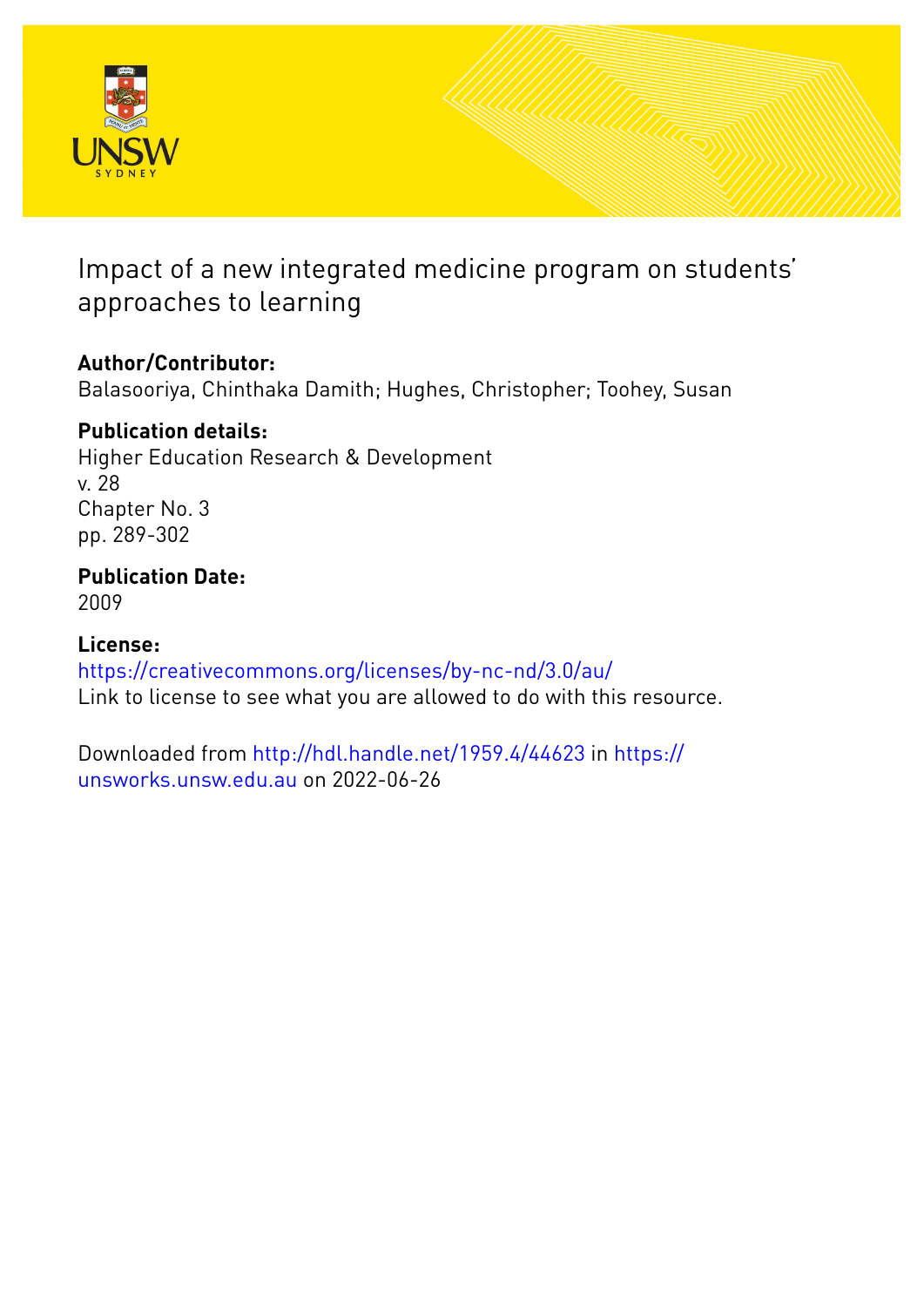## **Impact of a new integrated medicine program on students' approaches to learning**

*Chinthaka Damith Balasooriya1\* Christopher Hughes<sup>1</sup> Susan Toohey<sup>1</sup>*

<sup>1</sup> School of Public Health & Community Medicine, Faculty of Medicine, University of New South Wales, Australia

\*Corresponding author: Dr. Chinthaka Balasooriya School of Public Health & Community Medicine Faculty of Medicine University of New South Wales Sydney NSW 2052 Australia Email : [c.balasooriya@unsw.edu.au](mailto:c.balasooriya@unsw.edu.au)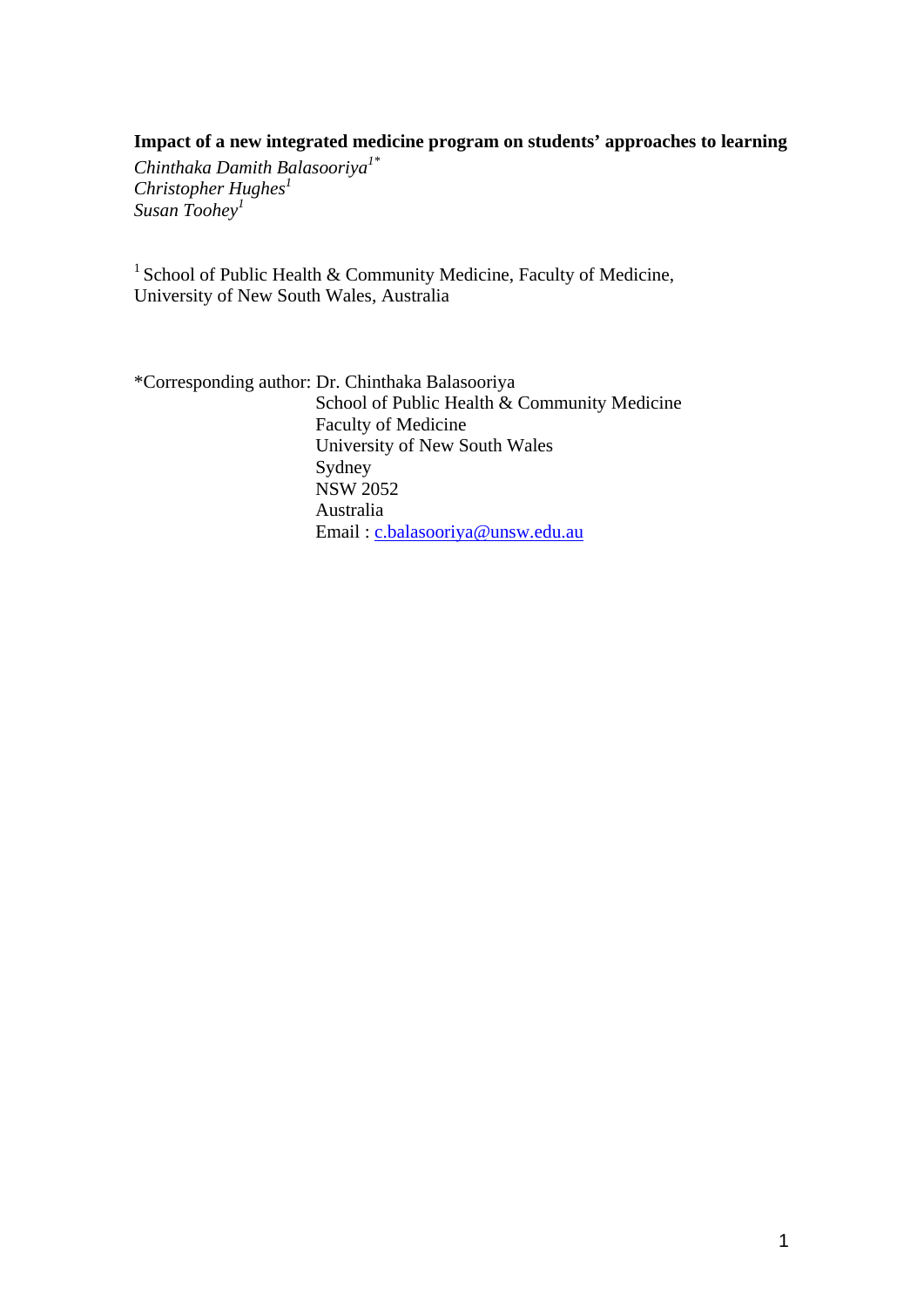#### **Impact of a new integrated medicine program on students' approaches to learning**

This paper presents the results of a study on the impact of a new integrated medical educational design on students' approaches to learning. Although the new program was based on curriculum features identified in the research literature as likely to promote deeper approaches to learning, the results revealed a more complex response from students. While a proportion of students reacted as expected and changed to deeper approaches, a significant subgroup moved in the opposite direction and adopted more surface approaches. Further analysis revealed that specific features of the new curriculum – integration of content, requirement for both independent and collaborative learning - were likely to polarise students. The findings suggest that shifting students towards deeper approaches to learning may be a more complex task than previously understood. The authors suggest some ways in which such major curriculum change may be moderated so that all learners are more likely to benefit.

Keywords: *Students' approaches to learning, changes in approaches, impact of medical curricula, integrated learning, medical students' learning, collaborative learning, inquiry based learning, problem based learning, impact of curricular features*

### **Background**

Over the past twenty years, medical education has been at the forefront of curriculum change in higher education. Particularly influential has been the introduction of inquiry-based programs such as problem based learning (PBL) and its many variants.

These inquiry based programs in medical education typically incorporate a number of features, identified through research as encouraging higher quality learning outcomes (PBLI, 1999). Such features include:

- a greater focus on student autonomy and self-directed learning (Trigwell & Prosser, 1991; Gibbs, 1992)
- collaborative learning (McKeachie & Kulik, 1975; Gokhale, 1995; Springer et al., 1999)
- emphasising relevance to practice (Prosser & Trigwell, 1999; McCune & Entwistle, 2000; Biggs, 2003)

The quality of the learning outcome has been shown to relate to students' approach to learning or the manner in which they engage with a learning task (Marton & Saljo, 1976). A deep approach is associated with intent to understand and apply learning, while a surface approach is associated with intent to meet institutional assessment requirements by memorising and reproducing. A deep approach has been shown to be associated with better retention, understanding and greater ability to use the information (Marton & Saljo, 1976; van Rossum & Schenk, 1984; Hegarty-Hazel & Prosser, 1991; Trigwell & Prosser, 1991). While the literature on approaches to learning originated in higher education in general, it has also been found to be applicable to medical education in particular (Newble & Jaeger, 1983; Newble & Gordon, 1985; Newble & Clarke, 1986; Newble & Entwistle, 1986; Newble, 2002).

#### **Research questions and methods**

Our study was designed to look at the impact on student learning of the design of a new medical curriculum. At the point when the study was carried out, the medical school involved was developing a new program to replace a traditional, discipline-based curriculum that had been in place for a number of years. (This program will be referred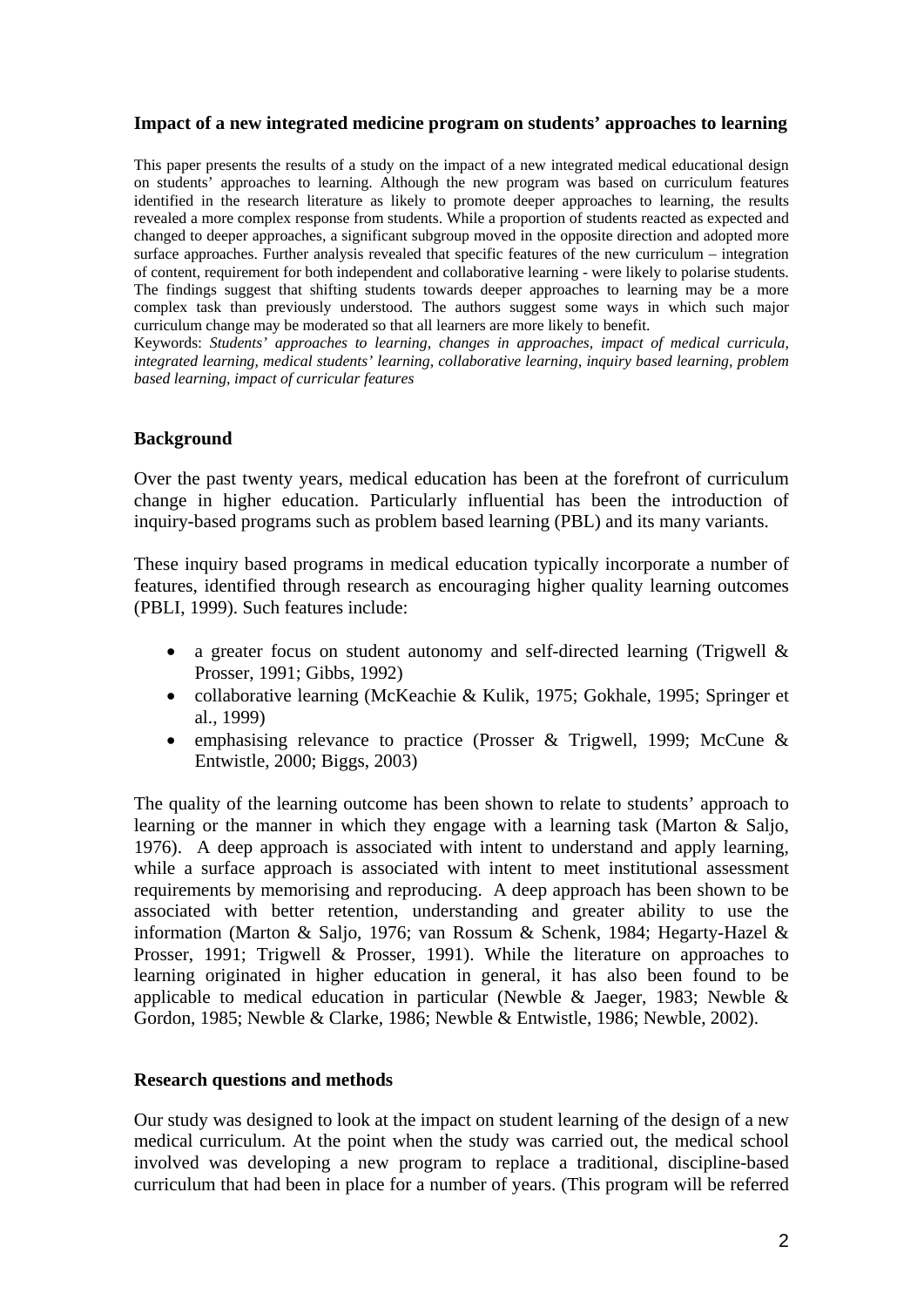to as the 'Traditional program'.) Based on research into community and professional expectations of medical graduates, the new program broadened the curriculum to include a greater focus on critical evaluation, reflection, communication and teamwork along with the core outcomes in biomedical science, social and cultural underpinnings of health, clinical performance and ethics. The new program features early clinical experience and considerable small group teaching built around medical 'scenarios' – everyday situations that graduates can expect to meet in practice.

When the first two years of the program had been designed, the faculty conducted a pilot program – a full week of teaching and learning as it would occur in the new program, including extensive small group sessions, skills workshops, clinical experiences, a reduced number of lectures, a small group project and a written test at the end of the week. Student volunteers were sought among first and second year students in the traditional medicine program. 44 students volunteered.

We set out to explore how this very different educational experience would impact on the learning of the students involved and in particular what effect it would have on their motivation and learning strategies (their approach to learning). All students undertaking the pilot program completed the Revised Study Process Questionnaire R-SPQ-2F (Biggs et al. 2001) prior to the pilot and were asked to relate the questions to the way they normally approached their learning in the traditional program. Upon completion of the Pilot program, students completed a slightly modified version of the R-SPQ-2F which asked them to relate their responses to how they behaved during the Pilot program. After a careful consideration of the literature (Gow & Kember, 1990; Kember & Gow, 1991; Kember et al., 1997; Biggs et al., 2001), we decided to compare only the Deep Approach scores for students in the traditional and pilot programs.

All students completing the pilot were also invited to undertake an in-depth interview about their experience; 18 students agreed. Interview transcripts were then analysed for themes relating to their perceptions of learning in both the traditional program and the pilot, as well as for their motivation and learning strategies in each context. The motive and strategy components were assessed against criteria drawn from the literature. Based on these criteria, each student's approach to learning in each context was assessed. Comparison of the approach adopted in each context revealed the pattern of change of approaches.

The qualitative criteria that were used to make assessments of the extent to which a *deep* approach was present included:

- active interest and personal engagement
- creating outlines and structures, seeking the main point
- questioning and using evidence critically to draw conclusions
- seeing the purpose of a task or seeing it in its wider context
- seeking meaning (an intention to understand)
- interest in ideas and content
- preference for environments that encourage understanding
- intention to gain an overview
- relating ideas
- checking understanding

(McCune & Entwistle, 2000).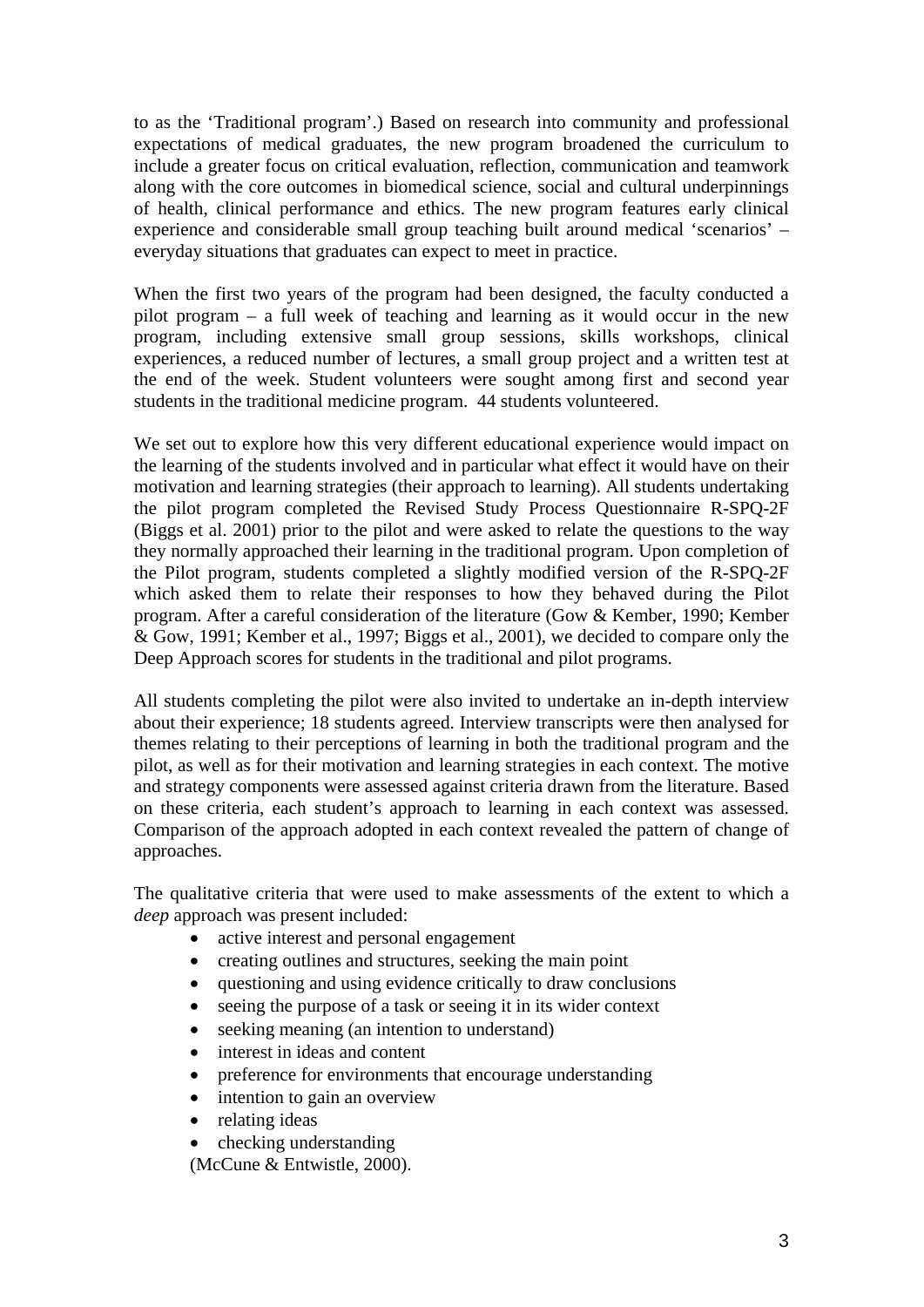Similarly, qualitative criteria for categorizing an approach as *surface* included:

- lack of understanding
- lack of purpose
- syllabus boundness
- fear of failure
- information transmitting environments preferred
- negative attitude towards advice
- restricted goals
- lack of explicit emphasis on development
- (McCune & Entwistle, 2000)
- preference for assessment that rewarded rote learning
- perceptions of high workload

(Prosser & Trigwell, 1999)

### **Findings**

The Pilot program appeared to go well. Observers were present in all teaching sessions. Focus groups were held with all participants at the completion of the Pilot and the report from the focus groups was very positive (BrowneWright Consulting Pty Ltd 2002). Some modifications to the design were suggested but overall the curriculum designers and teachers were very pleased with the results.

However, when we looked more closely - at an individual level - at what had happened to the students' approaches to learning during the Pilot the results were surprising. These findings suggested that different students perceived the pilot program in different and contradictory ways. Of the 18 students interviewed, five responded to the pilot program – designed to enhance deeper approaches to learning - by adopting deeper approaches, six did not change their approach in response to the pilot while six others responded by adopting more surface approaches. (One student's interview suggested many mixed and contradictory features and could not be classified).

There was a close match between the changes of approaches of each student, when assessed by qualitative criteria through the interviews, and by quantitative means through the R-SPQ-2F instrument. A discrepancy between quantitative and qualitative findings was seen in the case of only one student.

This difference in response between those who adopted a deeper approach in response to the pilot program and those who moved in the opposite direction (and adopted a more surface approach) was found to relate to their perception of specific curricular features. Certain features that were established in the literature as generally encouraging deep approaches actually seemed to have a polarising effect. They promoted a deep approach in some students, while they stimulated surface approaches in others.

In attempting to explain these findings, so at odds with most of the published literature on approaches to learning, we will focus on the interview data and the explanations which the students themselves provide.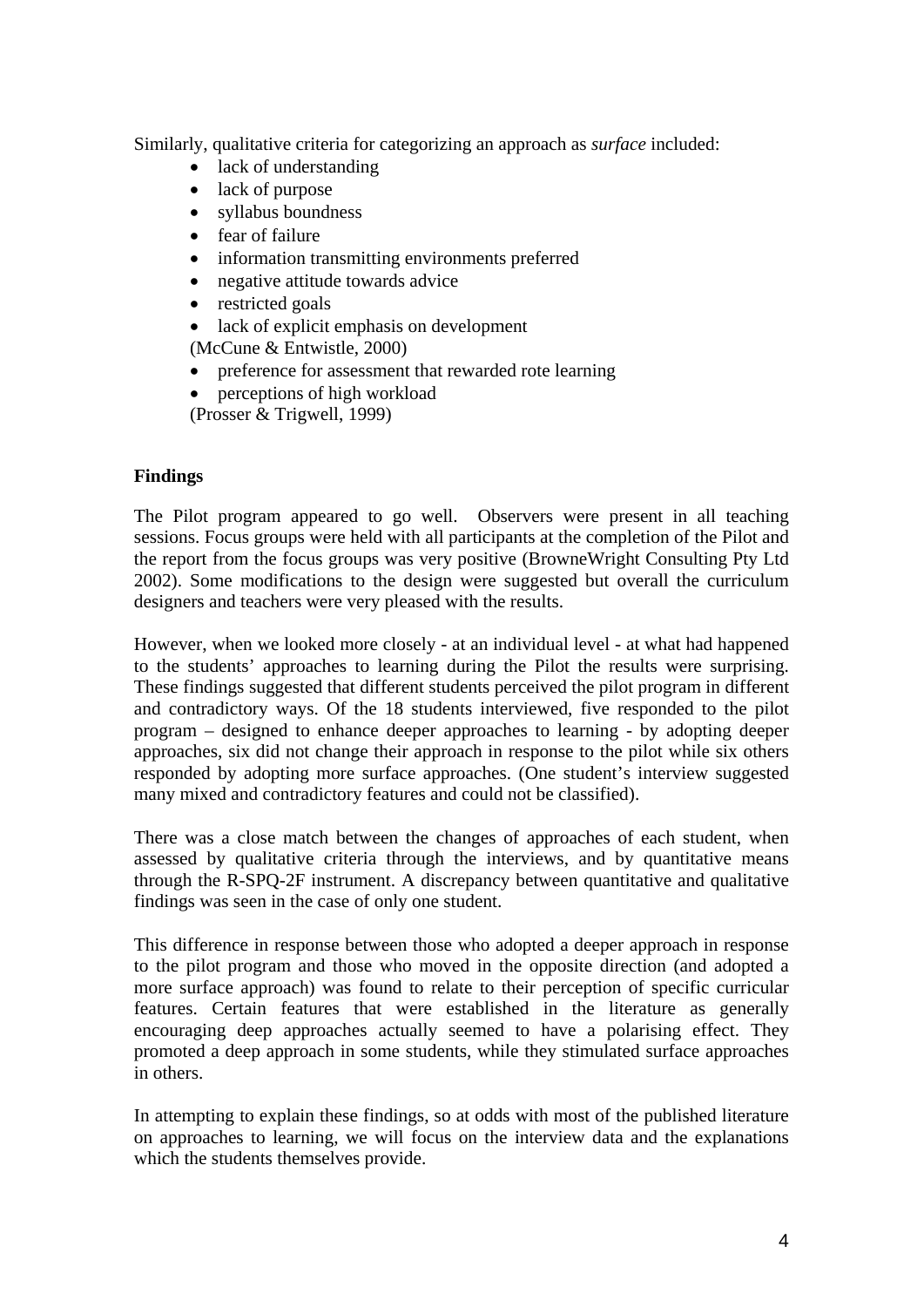#### *How students' approaches to learning changed in response to the pilot program*

When the interviews were analysed using the above criteria, five of the eighteen interviewed students had clearly changed towards deeper approaches in response to the Pilot program.

The views of Martin (pseudonym) represented the views of the students in this subgroup. He described how his approach to learning was influenced by the different context of each program. He perceived the traditional medicine program as requiring surface strategies and adopted a surface approach in response. In contrast he perceived the pilot program as requiring a deeper approach, and was able to respond accordingly. He expressed the view that he actually felt himself change in response to the learning context of the pilot program, albeit temporarily.

He made several references to the role of assessment in the traditional program. This appeared to be his main motivation for learning.

Martin's description of learning during the traditional program suggested that he used surface strategies. He appeared to be happy with the high level of direction and guidance given during this program, and believed that the better lecturers don't require students to do extra research:

Some lecturers are very good – they give you a very good structure – you don't have to go and do much research.

This suggested a preference for 'information transmission' which is associated with the surface approach (McCune & Entwistle, 2000). He went on to describe the learning strategies that he believed were required for success in the traditional program:

You have to get a visual image of everything that you see in the tutorial, in the practical class. … even though it's a lot of memorizing what things are and rote learning. I think right before the exam memorising is a good way to get a lot of information in a short period of time. I guess before exams there isn't much time for understanding.

Martin's account of learning in the traditional program thus had many features of the surface approach.

During the pilot program however, he seemed to be driven by interest and enthusiasm. "I was excited about the pilot program because it was something new …" This change in motivation appears to have influenced his choice of learning strategies. He appreciated the way content was integrated in the pilot program:

… the good thing was that everything you do was around a topic so you integrate everything … whereas in the current curriculum, you do things individually, physiology you do something, anatomy you do something else … I think the (pilot program) was a bit better on that. …

He also appreciated the purpose of the various learning activities:

I think seeing the relevance of what we were doing makes (it easier for) me personally.

Martin described how assessment drove his learning during the traditional program: You look at the trend in the past questions that they ask and looking at that trend of the questions that they might ask and making sure that I know those really well.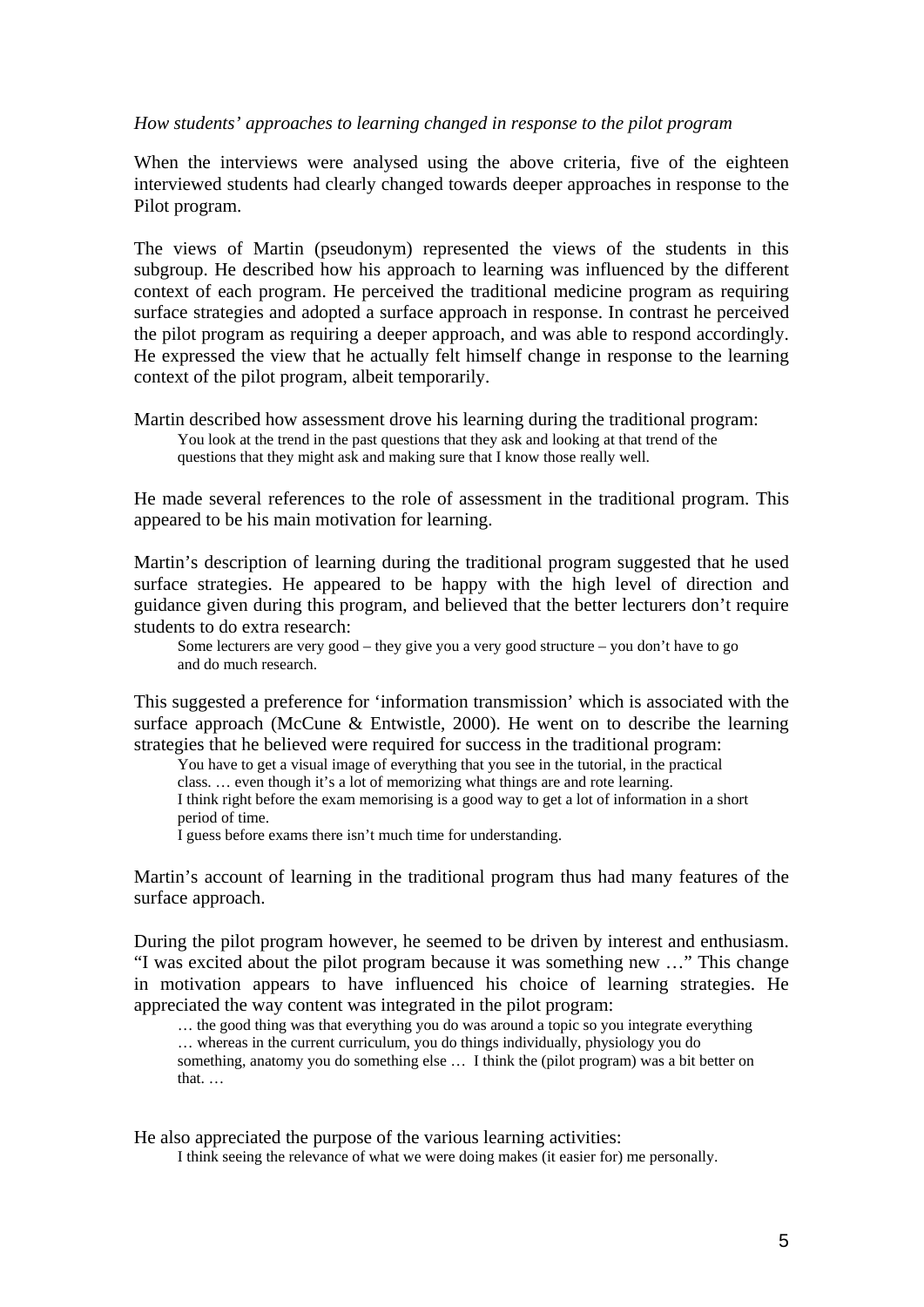He found the active nature of the program useful to gain understanding, and as motivation for learning:

Because you have to do work, research. And you pick up things by doing that. And also when lecturers say something interesting or when you're in a tutorial group, or workshop, and you do something interesting, you really try to learn.

Martin's account suggests that he changed to a deep approach during the pilot program. His scores on the R-SPQ-2F support this with a deep approach score during the traditional program of 24 which increased to 32 during the pilot program.

 He sums up the overall impact of the pilot program on his way of learning when he says "… I guess it's because I was doing something different, I felt I changed in terms of the way that I worked during that week." The changes can be summarised as follows:

- Change from an 'assessment focus' to 'learning for interest'
- Change from rote learning strategies to seeking meaning
- Change from preference for transmission of information, to willingness to explore in a self-directed manner

However, he is quick to point out that returning to the traditional program reversed this change: "Now I've gone back to the same."

Martin's experience exemplifies the response to the pilot program of 5 of the 18 students who were interviewed. A key characteristic of these students was their ability to identify various features within each context, and evaluate the impact of these features on their learning. They expressed the view that the traditional program required rote learning, that the examinations did not measure what they knew, that it did not reward broader learning, and that surface strategies were required for success in this program. One student in particular described the backwash effect (Biggs, 2003) that the traditional program had on him; he described how deep learning strategies had led to poor examination results, and how he had consequently decided to use more surface strategies to maximise his examination scores. The features identified by these students relate well to 'surface enhancing' curricular features described in the literature (Prosser & Trigwell, 1999; McCune & Entwistle, 2000; Biggs, 2003).

Students in this group were able to identify some positives within the traditional program: one such feature was the perception that learning in a traditional program was 'systematic' – this is a feature that relates to discipline-based learning, where learning material is organised within disciplinary boundaries.

In relation to the pilot program, these students were able to identify and appreciate other curricular features. For example, they valued the integration of basic foundational science and social science with clinical practice. They responded to the collaborative nature of learning during the pilot program by using it as an opportunity to learn through discussion and appreciated the opportunity to hear a range of different perspectives from their colleagues. They enjoyed exploring areas of personal interest, and committed time and effort for this.

If we were to attempt to extrapolate the qualities which this group shared we might say that their motivation is enhanced when they can see the big picture, they are able to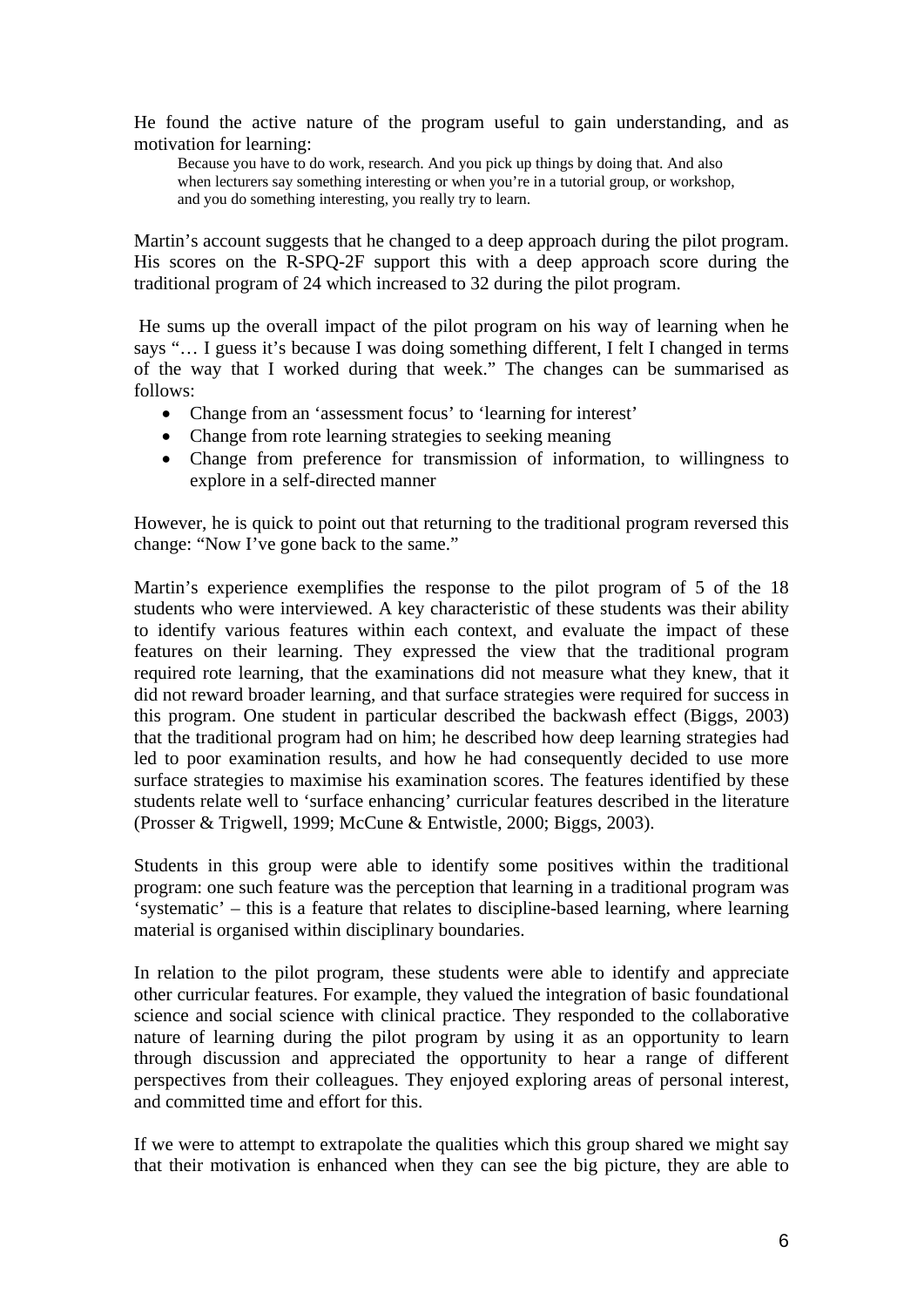tolerate uncertainty and find a variety of views stimulating, and they like to construct their own personal frameworks for meaning. In fact they seem to fit very well the learning style which Gordon Pask (1976) called *holist processors*. Pask described holist processors as preferring personal organisation and a broad view, preferring to build up their own overview of the topic, thriving on illustration, analogy and anecdote and actively seeking connections between ideas (Pask cited by Entwistle, 2001).

It thus appears that students who preferred a holist learning style responded to the new curriculum in the way that the curriculum designers had hoped and expected – that is they adopted a deeper approach. However, only 5 of the 18 interviewed students responded in this manner.

The remaining students behaved differently, with six students changing towards more surface approaches in response to the Pilot program. These students include four students who changed from deep approaches during the traditional program, to surface approaches during the Pilot program. The other two students adopted surface approaches in both contexts, but changed towards even more surface approaches in response to the Pilot program.

We will use Cally to represent the views of this group. Cally described the way in which she preferred to learn: "I can't learn about things in parts. I need to learn ....so that you understand it as a whole. If they give you an equation, I need to understand the proof of where it came from." She believed that the 'foundation of basic sciences', taught as separate disciplines in the traditional program satisfied this need.

She was happy with her learning experience in the traditional medical curriculum: "… it's really good. Content wise I like what I'm doing." She also seemed to be driven by competition, and said: "it's competitive because everyone's smart so they try to outdo each other." However, she also seemed to be motivated by her own interest in learning and appeared to seek meaning in what she learns: "I like to understand things, why things really happen …I want it to be logical for it to make sense."

She went on to describe her learning during the traditional program:

I find that if I sit and listen to the lecture I learn more than taking notes; try to absorb as much of it as possible. … when I just listen I absorb more and think of the questions that I would have, so I try to make just small notes and also listen. So then I go home and read my textbook or go on the net …

I almost always study with a friend so that it's easier to figure things out and less frustrating that way. … so that you think *do you know all the answers* and *can I actually turn it around and explain to someone else*?

The above description suggested that Cally's approach during the traditional program had many elements of the deep approach (in spite of a few features suggestive of an extrinsic motivation).

As opposed to this, she was less pleased with the pilot program:

I find that things overlap in the course (pilot program)  $\ldots$  it's very fragmented. You know a

lot about little pieces but you don't know how they come together.

… If that was the course as a whole, I wouldn't like it.

Cally appeared to rely mainly on extrinsic factors for her motivation. During the pilot program, she perceived the reduction in lectures and the amount of time available for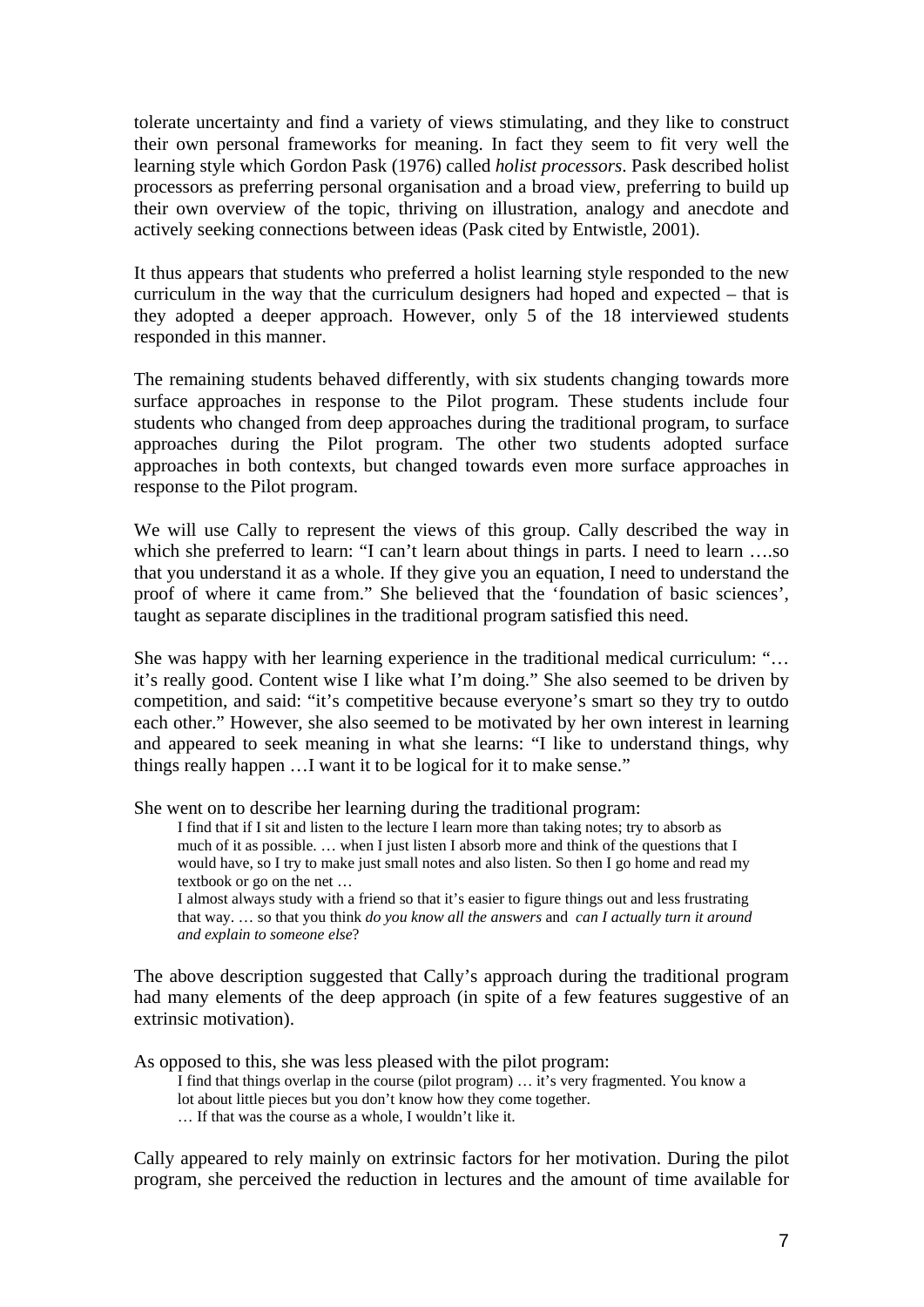self-directed work, as a less motivating experience: "…if you're given a lot of work to do you get more work done than if you're given a little bit of work".

Her account of learning during the Pilot program has many features suggestive of extrinsic motivation, and use of surface strategies. Her change to a surface approach during the Pilot program can be summarised as follows:

- Change from a situation of enjoying learning and seeking meaning, to one of completing the task requirements.
- Change from using strategies aimed at gaining understanding, to completing tasks without seeing their purpose.
- Change from a questioning approach to a syllabus-bound approach.

The findings are supported by Cally's R-SPQ-2F deep approach score which changed from 37 during the traditional program to 29 during the Pilot.

Other students in this group had similar perceptions. Stephanie believed that didactic methods were a more efficient way to learn: "The projects we had to do … if we'd spent time with a textbook or tutorial, we'd have learnt much more." Belinda appeared reluctant to put in the required work: "I didn't really enjoy the group activities where we had to go and research on our own. … maybe we felt it was too much of an effort".

Overall, six of the eighteen interviewed students responded to the pilot program by changing towards more surface approaches. A characteristic shared by the students in this group was their favourable perception of the traditional program. Students expressed their satisfaction with the content and the disciplinary structure of the traditional program, which they felt made learning 'systematic'. They also expressed the view that the traditional program fitted well with methods they had successfully used during high school. They felt that the traditional program set clear and difficult goals, which they found intellectually stimulating.

These students were particularly displeased with the breakdown of disciplinary boundaries that resulted from the integration of content during the pilot program. They expressed concern that they were unable to handle certain clinical issues without the 'basic science knowledge' that they considered a pre-requisite. They expressed reservations about the value of collaborative learning, self-directed learning, and the emphasis that was placed on social and cultural issues during the pilot program. A further characteristic that was common to the students in this group was their assessment related motivation.

If we attempt to characterise those students who changed to a more surface approach in response to the pilot program we might say that they seem to be convergent rather than divergent learners, with little tolerance for uncertainty, who prefer a high degree of structure in learning, have a high respect for authority and prefer to tackle one subject at a time in a thorough and organised way. They seem to fit Pask's (1976) category of learners who prefer a *serial processing* style, which he describes as preferring step by step, tightly structured learning, preferring to focus on the topic in isolation, concentrating on details and evidence, adopting a cautious logical stance.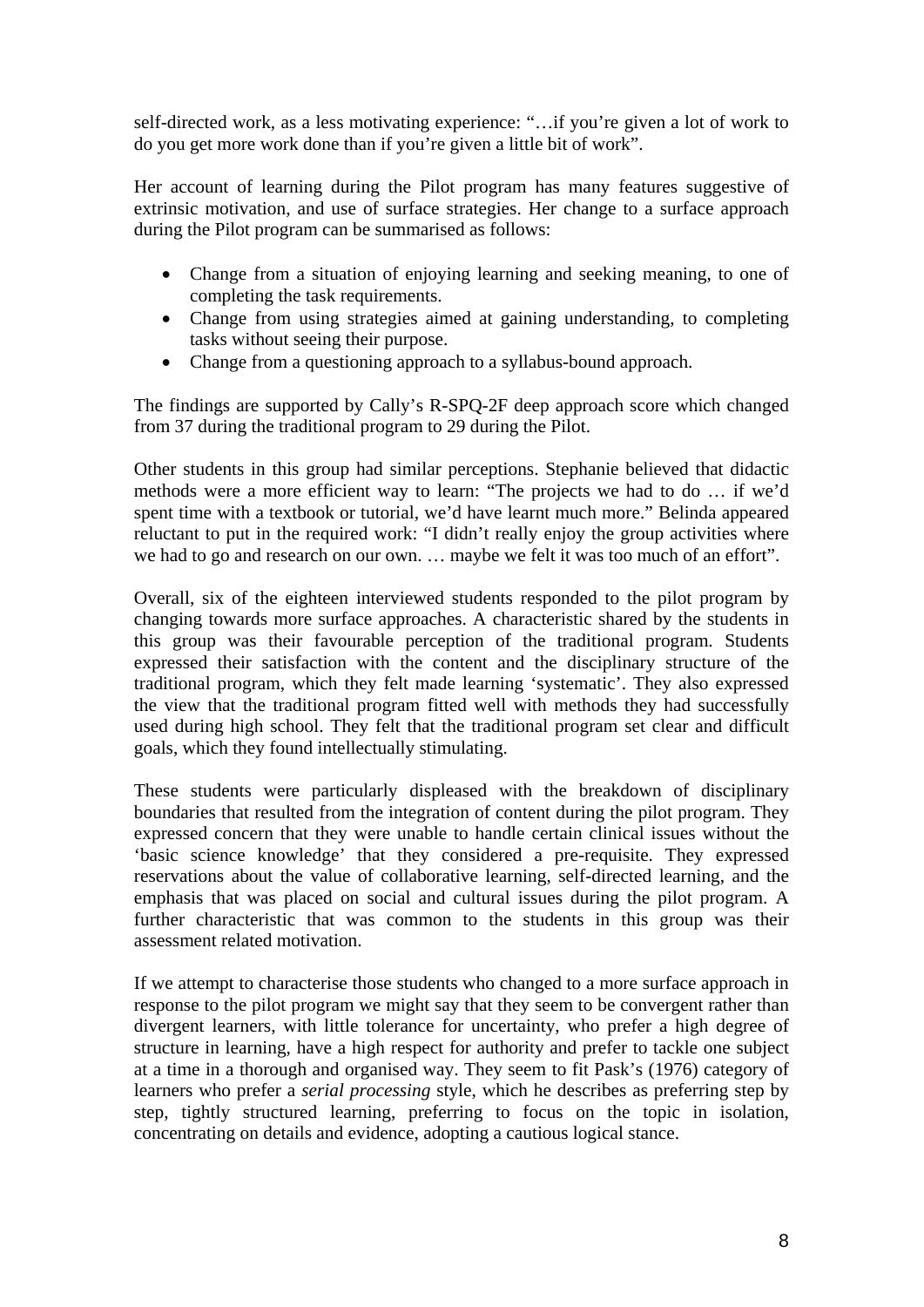#### *Varied perceptions of certain curricular features*

It was clear that students were reacting differently to certain curricular features of the same innovation. We analysed the interview data to see whether any of these curriculum features stood out as being likely to polarise student opinion and consequently affect their approach to learning. Three curricular features of the new design were identified as invoking positive responses from some students, but negative responses from others. These features and the variation in response to each of the features are examined below.

*1. Independent learning.* Trigwell & Prosser (1991) and Gibbs (1992) cite independence in learning and taking responsibility for one's own learning as factors likely to encourage a deep approach. The pilot program encouraged learners to take on this responsibility. It was expected that medical scenarios would prompt students to identify learning needs and find appropriate resources, research their topic as far as possible and become aware of outstanding learning issues that would drive future learning.

As expected, some students responded in a positive manner. One student commented on a discussion in the pilot which made him think "what are we talking about, what do I need to work out?":

… it wasn't until Wednesday that I decided, "I'm not actually understanding how all these bits are fitted together", and went off and did some reading, and worked out how they were fitting together, that the learning experience was useful. …the good point was, once I got myself motivated and tracked it down, which wasn't very hard … and thought about how it fitted in with the scenario, I think I learnt more than any standard week at university.

However other students were reluctant to accept this responsibility. Belinda recognised that there were gaps in knowledge that needed to be addressed, but was not prepared to commit the required effort:

It was too much of an effort to do ... Having to do that everyday  $- I$  would find it a bit of a hassle. …

Possible reasons for the above negative response to independent learning may include: i) Having to take some responsibility for deciding what and how much to learn requires a degree of thought and effort that many students are unused to. Although all of the students in the study had been exceptionally successful learners in their high school studies, having met the rigorous entry requirements for the medicine program, some of them were very comfortable with being told exactly what to learn and appreciated lecturers in the traditional program who gave them comprehensive notes and did not expect much additional reading.

ii) Students may lack the necessary skills for independent learning. Although a limited amount of guidance on literature searching was provided in the pilot program this was probably not enough to instill confidence in all students.

*2. Increasing relevance to practice by integrating basic and clinical sciences, social determinants of health and communication skills with medical practice.* Prosser & Trigwell (1999), McCune & Entwistle (2000) and Biggs (2003) all suggest that increasing relevance to practice is likely to induce a deeper approach to learning. The pilot program incorporated a *number* of features to enable students to integrate basic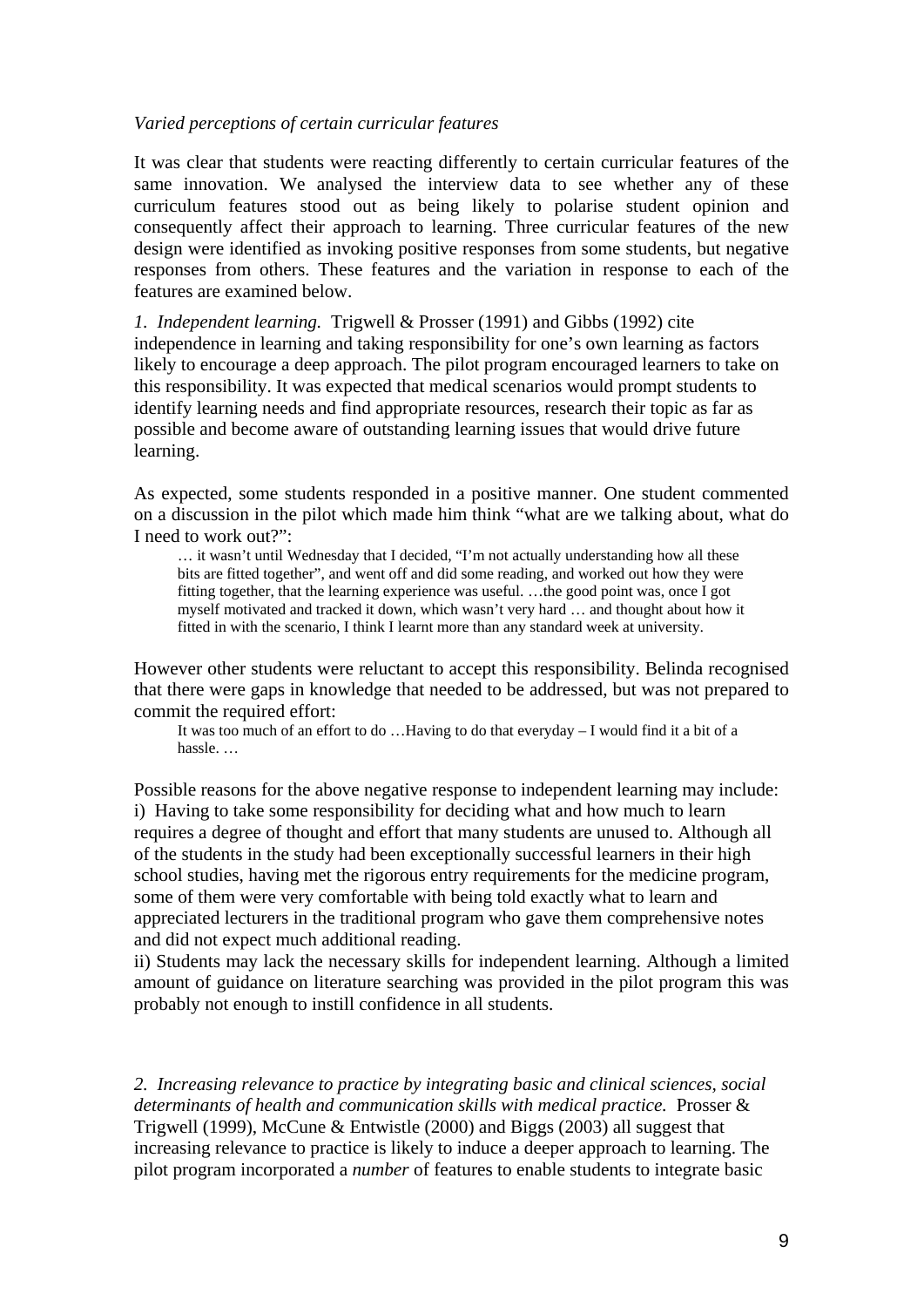and social sciences with clinical practice. For example, when students met a scenario based on a patient with arthritis, they were guided to make sense of it by identifying relevant issues from anatomy, physiology, pathology, pharmacology, social and psychological aspects of health. This was conceptually different to a more traditional approach which expects that before students encounter arthritis in clinical practice they will have studied basic anatomy and physiology of the joints, basic pathology concepts such as inflammation and basic pharmacological concepts as well as knowledge of specific drugs and their actions and side effects. Whereas in the traditional program they studied these as separate subjects at different points in their first three years, now they were introduced to them simultaneously while considering the medical scenario.

Some students responded to the integrated nature of the program very positively. Ben valued this feature, and perceived it as beneficial to his development as a medical practitioner:

I mean as a clinician – going to be a clinician – you need to integrate everything you learn. You have to do it anyway, whether you do it in the first year or whether you do it in the third year. If I have to do it I'd rather do it in the first year. And start it straight away. That's why I (prefer) scenario-based learning.

Other students however, perceived this negatively. They seem to favour a step-wise process of knowing facts before attempting to apply them to realistic situations. Mary describes how she finds integration confusing:

… because otherwise you can't build on it later. It's just like Maths, if you know addition, and subtraction, then its all clear.

The patient presentations which formed the basis of many scenarios were always presented in a social and cultural context and students were expected to explore and research the impact of social and cultural factors on health.

Mark was pleased with the emphasis that the Pilot program placed on social and cultural aspects of health:

I think this new course is good because it does involve, it does get us into the social aspects of medicine, as well as the physical…

Other students however, saw this as a negative:

Why do we need to know the social issues when we don't even know the basic scientific stuff? I just don't feel that's important at the moment. We're still in Med1 – we haven't practiced at all. Maybe it would have been useful later on in Med6 or something …

Possible reasons for the above negative response to integrated learning may include: i) Perception that integrated learning is less organised, and that much 'prior knowledge' is required to benefit from it.

ii) Inability to recognise relevance of social issues to the practice of medicine; belief that a science base is of primary importance, and that this may be compromised through integration.

iii) Preference for discipline-based learning, and inability to appreciate the purpose of integrated learning.

iv) Preference for a more 'linear' and 'information transmitting' way of learning.

*3. Encouraging teamwork and collaborative learning.* Collaborative learning has been shown to produce greater motivation, better retention and deeper understanding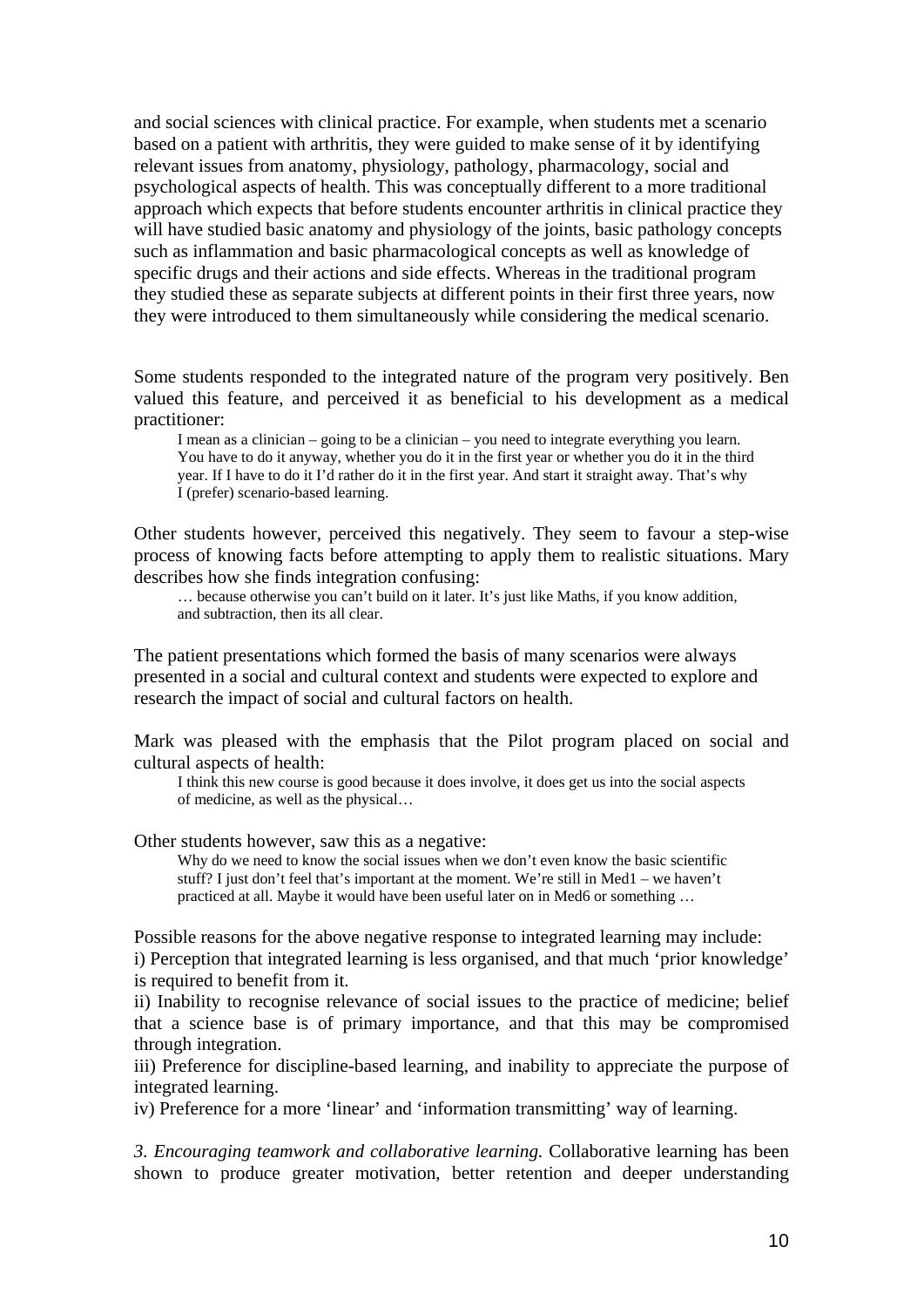(McKeachie & Kulik, 1975; Gokhale 1995; Dillenbourg et al., 1996; Springer et al., 1999). The pilot program attempted to encourage collaborative learning through emphasis on discussion and small group activities, within a context that highlighted the need for teamwork in medicine. Positive features of discussion-based learning include hearing different views and perspectives, understanding the complexity of clinical issues, and developing and refining one's understanding by framing one's own response to the discussion question (Brookfield, 1990).

Some students responded in the expected manner. Mark spoke of how he found the group learning process useful:

You could lean on others at times. You get to understand other people's points of view. Opens up the mind a little bit more.

Once again however, other students perceived this feature unfavourably:

… It does sort of double your workload, because then you not only have to listen to it, you then have to go and find out and make sure they are right. Whereas if you get it given to you by some lecturer usually it's pretty good information and it relates quite well to a textbook

Possible reasons for the above negative response to collaborative learning may include: i) Doubtful credibility of information learnt through peers. This issue is related to students' focus on 'right' or 'wrong' 'facts' and relates to their preference for 'receiving' information. Perry (1970) and Belenky and colleagues (1986) have described students at early stages of intellectual development as believing that right answers exist for all questions, that experts are the source of the correct answers and experiencing much discomfort in the absence of definitive answers. Students in this group may be experiencing this discomfort at the lack of definitive answers in discussion work.

ii) Poor teamwork / collaborative learning skills (and insufficient preparation in the pilot program) may also account for dissatisfaction with small group learning. Some project groups divided learning tasks among group members with little subsequent sharing of information or learning from others' areas of research.

iii) Another aspect of poor teamwork skills may derive from students' competitiveness. Medical students tend to be extremely competitive  $-$  a by-product of the selection process and one of the reasons for increasing the emphasis on collaboration and reducing competition in the new curriculum. During small group work in the pilot it was clear that some students focused on becoming a leader and gaining personal recognition at the cost of learning. In contrast some students enjoyed the novel social aspects of the group process so much that they neglected the purpose, with little resultant learning. This seems to relate to students' inability to manage group dynamics to enhance learning.

#### *Students who didn't change their approach*

The discussion above focused on the students who changed their approaches (either towards more surface or deeper approaches) in response to the pilot program. As opposed to this, six other students persisted with the same approach in both contexts. Two of these students adopted deep approaches in both contexts, and seemed to be able to find and benefit from positives in either context. The other four students adopted surface approaches in both contexts, and were characterised by an overall negativity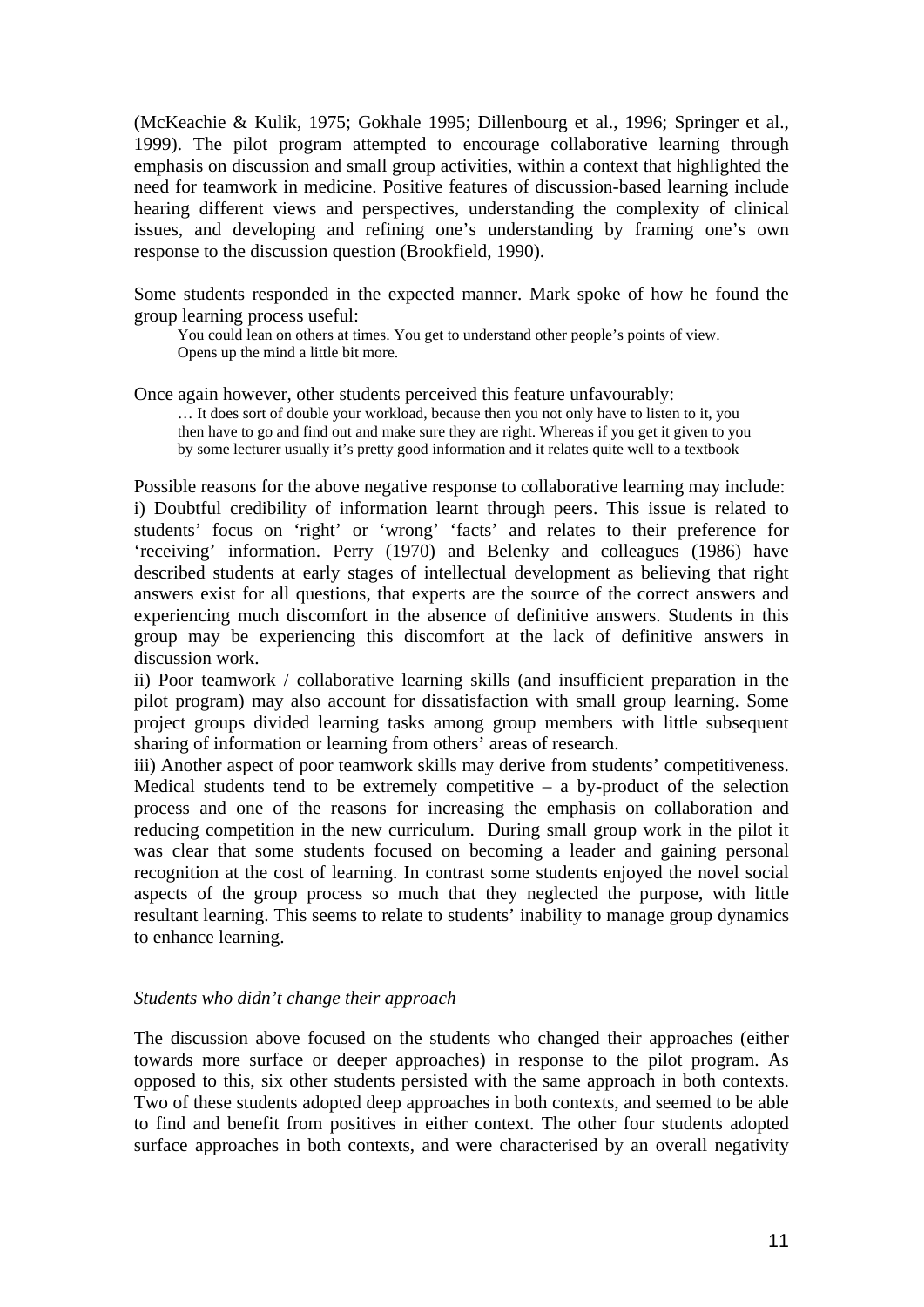and low self confidence. Further discussion of these students was considered beyond the scope of this article.

### **Conclusions**

In this study we have seen how, despite an enormous effort in curriculum design intended to encourage deeper approaches to learning, some students responded by adopting more surface approaches. The new design did not produce the large scale shift to a deep approach that the curriculum designers had hoped for.

A key finding was the manner in which some students responded by adopting deeper approaches, while others turned to more surface approaches. The different responses were found to relate to different perceptions of certain curricular factors, in particular, independent learning, integration of disciplinary content around professional practice, teamwork and collaborative learning. The polarising effect of these curricular features was another significant finding. The differences in perception of these factors also seemed to relate to certain student characteristics and preferences. These curricular features have previously been established in the literature as features which encourage deeper approaches and more effective learning. The findings of this study suggest that these features alone cannot be relied upon to produce a deep approach in all or even the majority of students. It seems likely that individual characteristics such as previous learning experiences, learning preferences and level of cognitive development have as much or more influence on student learning as curriculum design.

The 3-P model of learning (Biggs, 2003, p.19) recognizes the role of student (presage) factors in modulating the impact of contextual factors. While this modulating impact has been recognized, it has been reported as either enhancing or impeding the impact of contextual factors. In our study the role of presage factors has been shown to be so strong as to actually *reverse* the impact of curriculum factors.

While an obvious limitation of this study is that it refers to a pilot program of short duration, we have also found similar patterns of change of approaches in the full scale implementation of the new program and in the clinical teaching years at another university (Balasooriya 2005; Balasooriya *et al.* 2008).

Given these findings, it may be tempting to conclude that curriculum renewal particularly the introduction of inquiry-based programs and problem-based learning - is not worth the effort. However, we do not feel such scepticism is warranted, as the variation in student response, rather than the design itself, is the factor that needs to be addressed. Our view is supported by the finding that a proportion of students found the design highly motivating. Therefore our primary concern is to find strategies that will increase the proportion of students who respond positively. It would be premature to make negative judgments about the effectiveness of inquiry-based programs based only on the present findings. This is especially so as these new medical curricula, some variant of which has now been introduced in virtually all Australian medical schools, have been implemented for a range of reasons, not just the predicted impact on student approaches to learning. They have been designed to meet additional and different goals from those of traditional discipline-based medical training, specifically in the areas of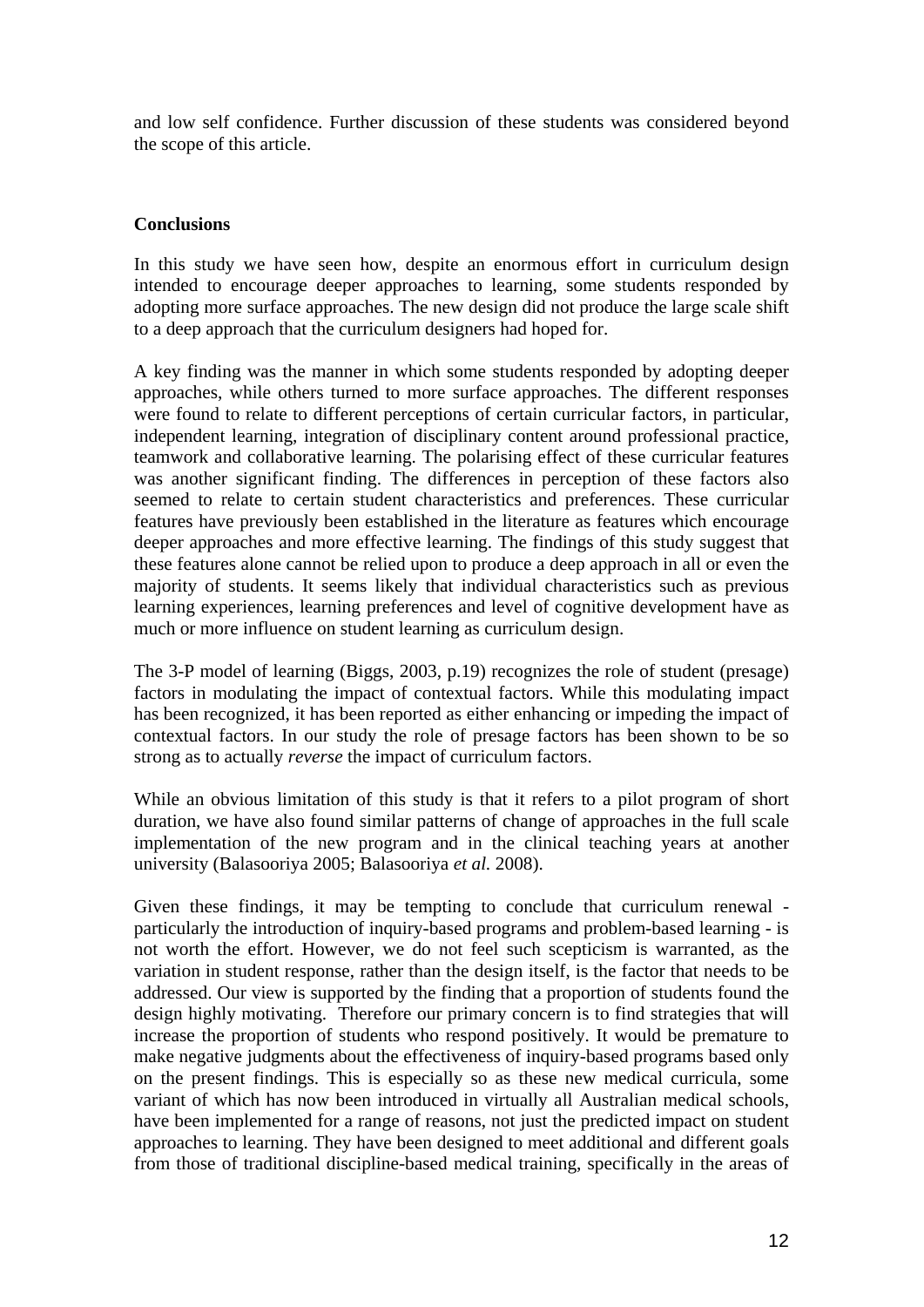self-directed and independent learning, collaborative learning and team-work, and greater integration of the foundational sciences with clinical applications. These goals represent the future of medical practice – there is no question that tomorrow's medical practitioners will be expected to work in teams, take responsibility for continually updating their knowledge and be able to apply evolving scientific knowledge to clinical problems, in a way that has not always resulted from traditional, discipline based forms of teaching. It is also striking that it is precisely these elements which tended to polarise students. The changing nature of medical practice dictates that the goals must remain. The question then becomes 'how can we help a greater proportion of students to master these new ways of learning and working?' Addressing this issue is of utmost importance if we are to optimise the benefits of sound educational design. While inquiry based curricula may have provided us with a sound platform, the full benefits of these curricula may only be achieved if we develop strategies to ensure that a greater proportion of students respond in the intended manner.

### **Future Directions**

This study has highlighted the importance of presage factors – the individual student's learning preferences and previous learning experiences – in determining the impact of educational design. Although new selection procedures for medicine have diversified the student body, many students still come into medicine from a very narrow high school preparation of mathematics and hard sciences, chosen to maximize their high school results and ease their selection into medicine. These students are likely to have most difficulty with the transition into new and less certain areas of learning. Over time, greater awareness of the new selection procedures may lessen the importance of maximising entry marks, but in the mean time curriculum designers must look to more effective ways of scaffolding these students into more self-directed learning, teamwork and integration of science with its clinical applications.

Recently Biggs pointed out that learning contexts which offer students a high degree of freedom and choice in learning activities are best able to cope with student diversity, but as more freedom and choice becomes available to students, more scaffolding and support will be needed for underperforming students (cited in Buckeridge & Guest, 2007).

Much work remains to be done. We seek to find out whether the polarizing effects of radical curriculum change continue with prolonged exposure to the curriculum; whether the introduction of more skills training in areas such as self-directed learning can have a positive effect and whether a greater focus on clinical work in later years will encourage deep approaches to learning in a greater proportion of students.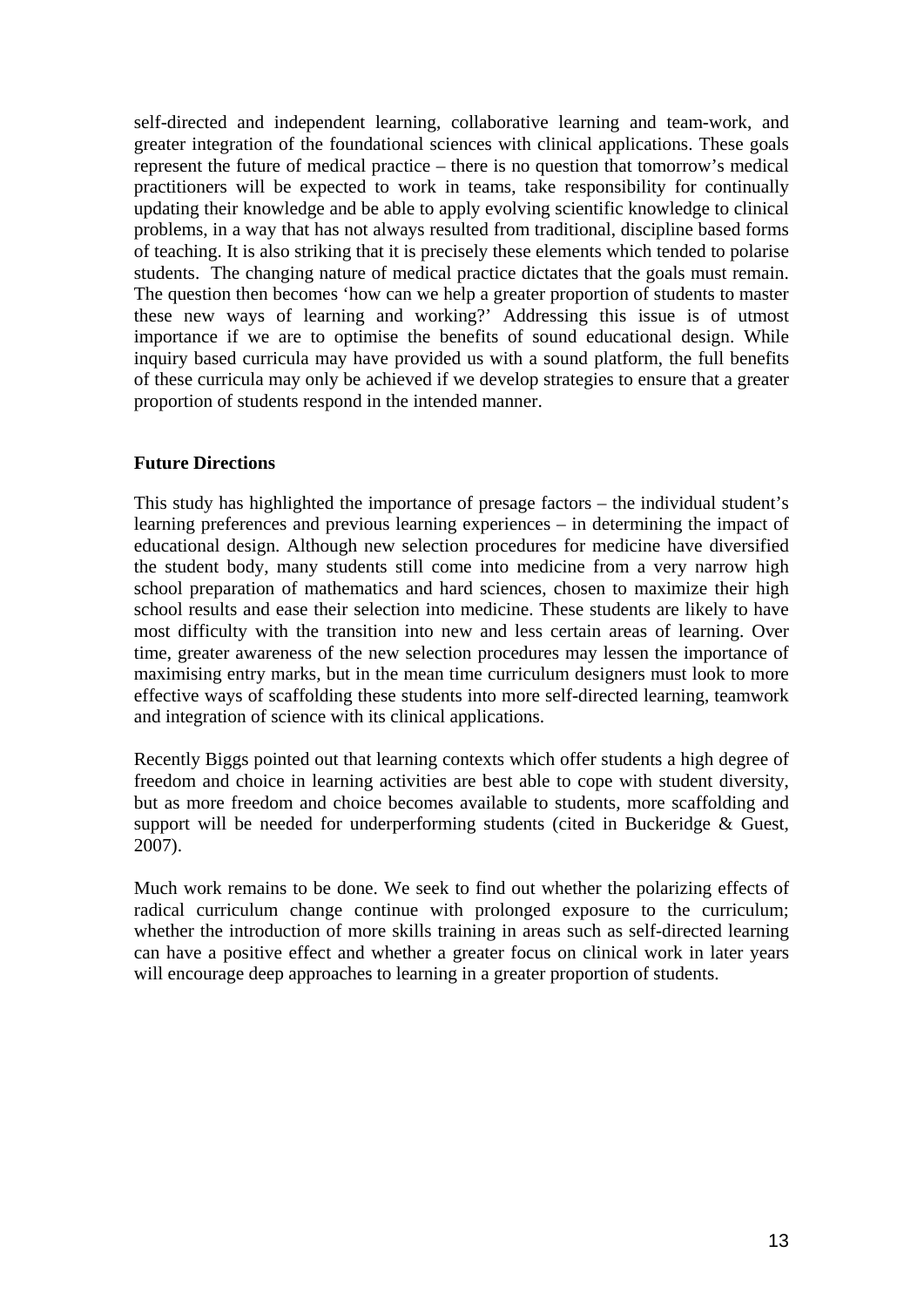#### **References**

- Balasooriya, C. D. (2005). *The Best Laid Plans: Medical Students' Responses to New Curricula*. PhD Dissertation. University of New South Wales, Sydney. Retrieved September 24<sup>th</sup> from
- [http://www.library.unsw.edu.au/~thesis/adt-NUN/public/adt-NUN20060111.133244/](http://www.library.unsw.edu.au/%7Ethesis/adt-NUN/public/adt-NUN20060111.133244/)
- Balasooriya, C.D., Toohey, S. & Hughes, C. (2009). The cross-over phenomenon: Unexpected patterns of change of students' approaches to learning. *Studies in Higher Education, 34(7)* (forthcoming).
- Belenky, M.F., Clinchy, B.McV., Goldberger, N.R., & Tarule, J.M. (1986). *Women's Ways of Knowing: The Development of Self, Voice and Mind.* New York: John Wiley Publishers,
- Biggs, J., Kember, D., & Leung, D.Y.P. (2001). The revised two-factor Study Process Questionnaire: R-SPQ-2F. *British Journal of Educational Psychology, 71(1),* 133-149.
- Biggs, J. B. (2003). *Teaching for quality learning at university*. Berkshire: Open University Press.
- BrowneWright Consulting Pvt Ltd (2002). The Great Educational Leap: Preparing for the New Curriculum - Report on the Evaluation of a Pilot Program for the New Curriculum. Sydney, Faculty of Medicine UNSW.
- Buckeridge, M. & Guest, R. (2007). A conversation about pedagogical responses to increased diversity in university classrooms. *Higher Education Research and Development, 26(2),* 133-146.
- Dillenbourg, P., Baker, M., Blaye, A., & O'Malley, C. (1996). The evolution of research on collaborative learning. In P. Reiman & E. Spada (Eds.), *Learning in Humans and Machine: Towards an interdisciplinary learning science* (pp.189- 211). Oxford: Elsevier
- Entwistle, N. (2001). Styles of learning and approaches to studying in higher education. *Kybernetes, 30(5/6),* 593-602.
- Gibbs, G. (1992). *Improving the quality of student learning*. Bristol: Technical and Educational Services.
- Gokhale, A. A. (1995). Collaborative Learning Enhances Critical Thinking. *Journal of Technology Education, 7(1),* 22-29.
- Gow, L. & Kember, D. (1990). Does higher education promote independent learning? *Higher Education, 19*, 307-322.
- Hegarty-Hazel, E., & Prosser, M. (1991). Relationship between students' conceptual knowledge and study strategies - part 2: student learning in biology. *International Journal of Science Education, 13(4),* 421-430.
- Kember, D., Charlesworth, M., Davies, H., McKay, J., & Stott, V. (1997). Evaluating the Effectiveness of Educational Innovations: Using the Study Process Questionnaire to show that Meaningful Learning Occurs. *Studies in Educational Evaluation, 23(2),* 141-157.
- Kember, D. & Gow, L. (1991). A challenge to the anecdotal stereotype of the Asian student. *Studies in higher education, 16(2),* 117-128.
- Marton, F. & Saljo, R. (1976). On qualitative differences in learning: I outcome and process. *British Journal of Educational Psychology, 46*, 4-11.
- McCune, V. & Entwistle, N. (2000). *The deep approach to learning: analytic abstraction and idiosyncratic development.* Retrieved September 24<sup>th</sup>, 2008, from <http://www.etl.tla.ed.ac.uk/docs/mccune2000.pdf>